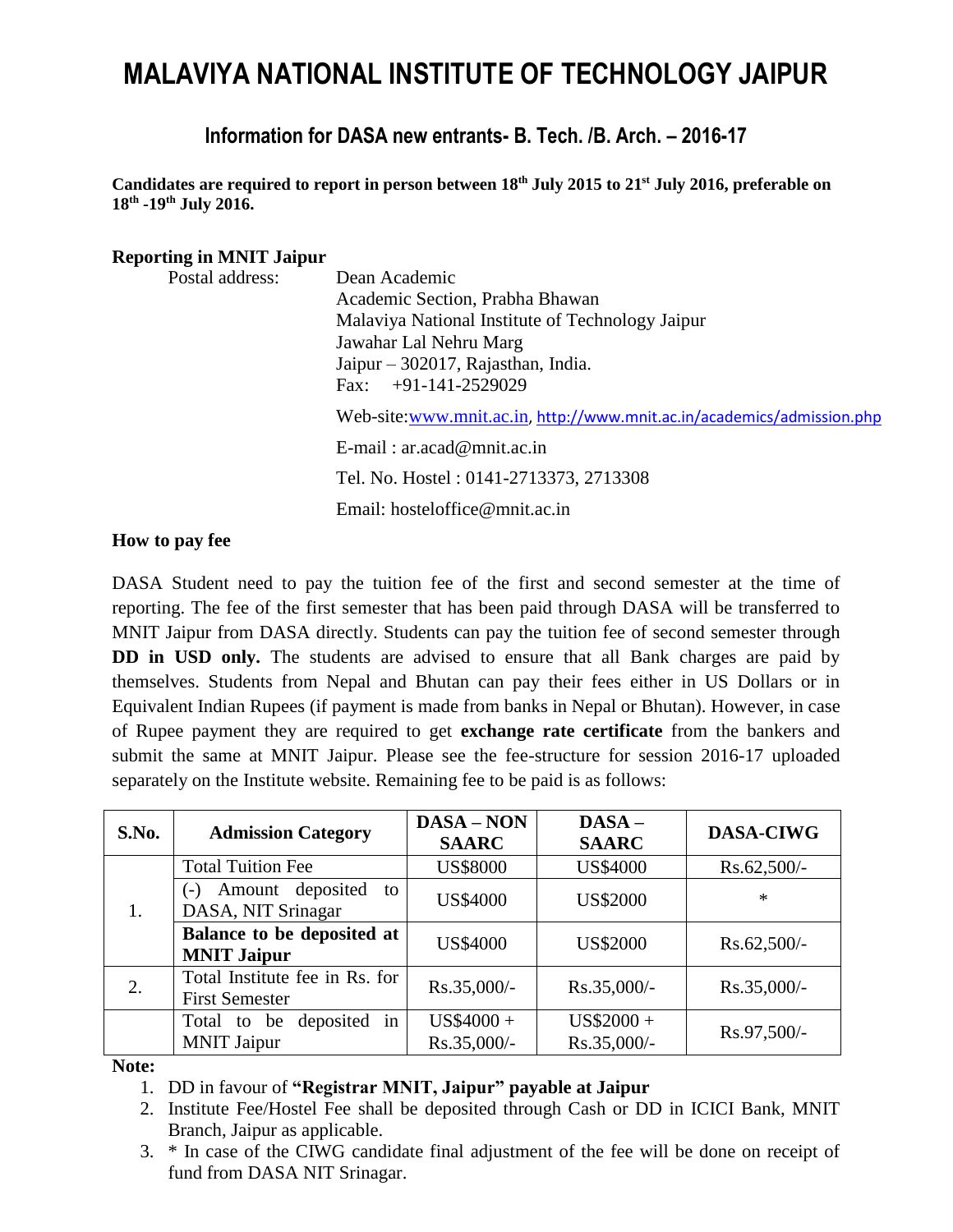#### **Hostel Accommodation**

For hostel allotment, the following instructions are to be followed:

- (1) During the process of registration, students are required to give their willingness for Hostel. The Hostel Staff will be present during registration to guide the students.
- (2) The student will receive an e-mail (within 1-2 hours) about room allotment and ways of paying fee, for newcomers it is only through bank challan of ICICI bank
- (3) The student is required to submit the paid challan copy in the Hostel office following which the possession of room will be given.
- (4) For hostel fee-Rs.45,000/- may be deposited in the name of **"MNIT Mess Council"**, please refer the fee structure for session 2016-17 given on the website: http://www.mnit.ac.in/cms/uploads/2016/07/HOSTEL\_FEE - 2016-2017.pdf.

#### **Original documents required with two sets of photocopies at the time of registration/ reporting at MNIT Jaipur (DASA Entrants)**

- 1. Provisional admission letter of DASA
- 2. Applicant's Passport (Nationals of Nepal who do not have a passport, copy of Authenticated Citizenship Card has to be submitted)
- 3. Proof for date of birth (Secondary Education Board / University Certificate [Class X or equivalent] or any certificate issued by the Government authorities).
- 4. Mark Sheet of 10th,  $11<sup>th</sup>$  and 12th (or) Equivalent examination(s).
- 5. School authorities (in the format given in Appendix-II on letter head of the school) as proof of completion of 11th and 12th Standard or equivalent.
- 6. Proof of fee payment
- 7. Transfer Certificate and Character/Conduct Certificate/Leaving Certificate from School/College last studied.
- 8. Migration Certificate from the board
- 9. SAT Score Card/Certificate.
- 10. Four latest photographs
- 11. Medical Certificate from Govt. Hospital in India (especially in respect of AIDS TEST from competent authority)
- 12. Student Visa (applicable for foreign nationals)
- 13. The proof that either of the parent is working in gulf country (Bahrain, Iraq, Iran, Kuwait, Oman, Qatar, Saudi Arabia, United Arab Emirates) will be:
	- a. Copy of the passport of the parent working in the gulf.
	- b. Copy of Parent's visa
	- c. Copy of Parent's Work Permit (If any)
	- d. Certificate from the company/organization as proof that parent is working in gulf country as per Appendix III of UG Brochure DASA 2016.

The students are also required to submit the scanned documents mentioned above in a single pdf file.

#### **Orientation Programme and start of classes**

Orientation Program will be held from  $27<sup>th</sup>$  July 2016 to 29<sup>th</sup> July 2016. It is compulsory for all students to attend the orientation programme. The classes will start immediately after on 01<sup>st</sup> August 2016.

#### **How to reach MNIT Jaipur**

The Institute is located south of Jaipur in Malaviya Nagar on Jawahar Lal Nehru Marg. The main railway station and Bus stand are approximately 10 Km from the Institute. The Airport is about 3 km away. Frequent city transport and private transport services are available for the Institute from every point of the city.